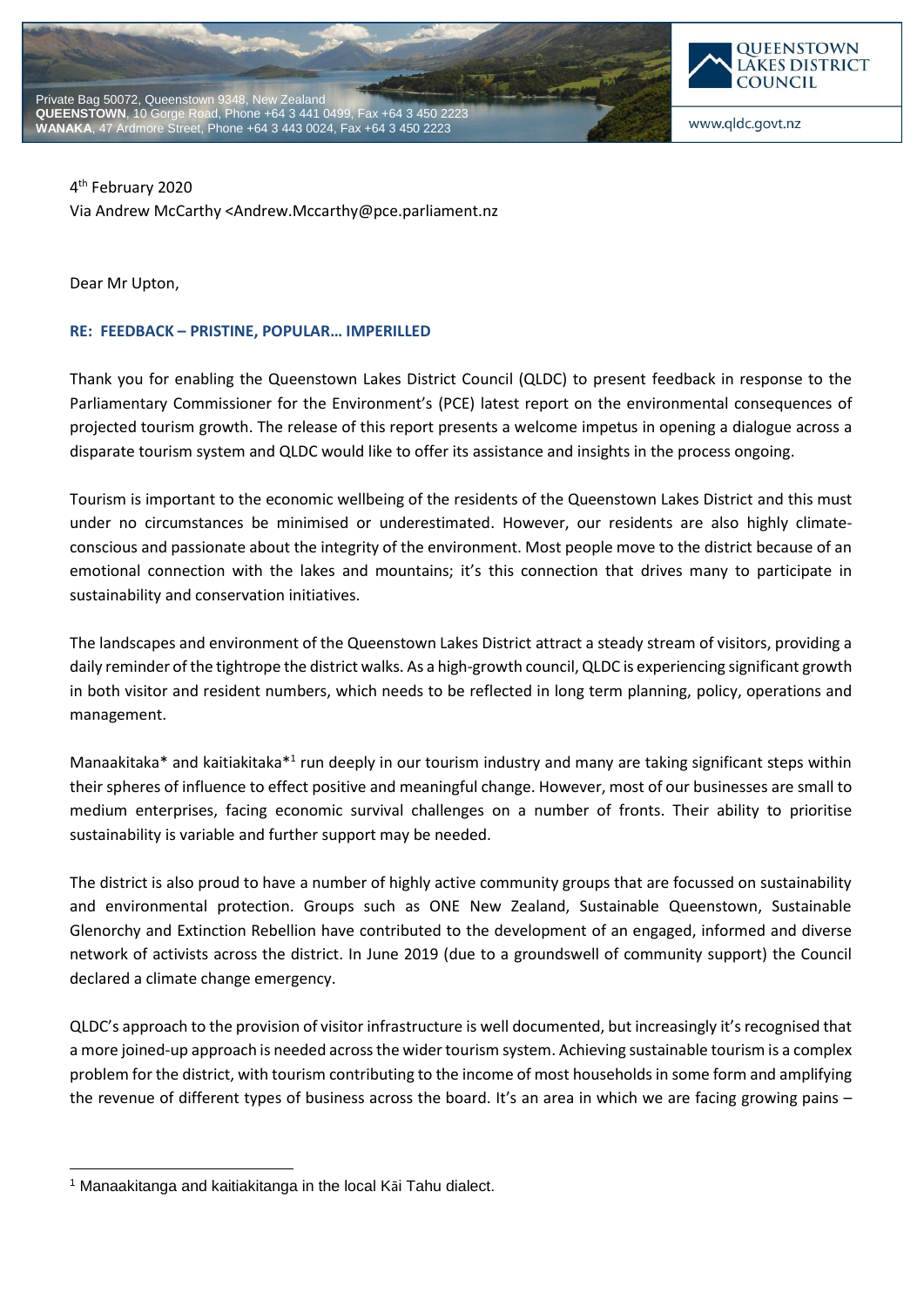how do we transition from the legacy of a resort town to an increasingly diversified economy where people live and build complex, diverse communities?

Many of the challenges noted in your document are things with which QLDC and its communities have been grappling over recent years:

*National Strategy* – QLDC (in partnership with one of the district's Regional Tourism Organisations – Destination Queenstown) provided feedback to the NZ Aotearoa Tourism Strategy during its consultation process last year. A key recommendation was that the strategy was delayed until after the PCE's report on tourism's impact on the environment. Whilst the strategy references sustainability and destination management, there's little support in terms of operationalisation. The strategy continues to focus on growth, which requires further scrutiny in an era of climate conscience. Further exploration is needed in relation to the risks of losing wilderness and a potential crisis of the commons.

*High Value Visitors* - QLDC has previously supported the approach of attracting high value visitors, but is openminded to new ways of thinking. In a district of 'limitless desirability' the price lever has done little to control the market, with escalating prices pushing many experiences out of the reach of residents and domestic visitors. Consideration should now be given to the role of the values-based visitor. As QLDC progresses in its journey to take meaningful climate action and become increasingly sustainable, it would be good to understand the value that like-minded visitors may bring to the district.

*Regional and Seasonal Dispersal* – Again, this is a concept that QLDC has previously supported, but increasingly sees little evidence of success or progress. Most visitors to New Zealand are undertaking a trip of a lifetime. As such, they seek the ultimate itinerary within seasonal bounds. The district has well-defined seasons and an established ski industry. It's difficult to encourage seasonal dispersal due to the types of activity visitors want to undertake, particularly when regional neighbours have a more limited range of tourism products and attractions to offer. For example, Milford Sound visitors typically start and end their excursion from Queenstown, largely due to a lack of established attractions retaining them in the deep south.

*The Role of Community* – Whilst QLDC understands that the role of the PCE must necessarily be to focus on environmental impacts, as a local government body QLDC faces considerable challenges in relation to the community and social aspects of sustainable tourism. Tourism's social license may be at risk here, if both the environmental impacts are not addressed and the community voice is not heard, as this will negatively impact quality of life. Understanding the representative community perspective is an ongoing challenge, as loud voices and strong positions dominate. With an exceptionally high visitor to resident ratio, there is a risk of the culture being swamped and the warm welcome being lost. QLDC increasingly looking through the lens of 'sustainable host communities' rather than 'sustainable tourism', as if the environmental and social impacts are addressed well for the community, it will provide an authentic, sustainable experience for visitors and industry.

Arguably more than anywhere else, the spectrum of community in the district traverses a broad range of mobility – the binary of local or visitor no longer resonates as there are many permutations inbetween. For example, the district's communities include people who are only resident for six months of the year, people who work remotely and travel one week in four, seasonal workers and holiday home owners. QLDC requests that the PCE continue to keep the social aspects of sustainable tourism in mind in relation to future work and recommendations.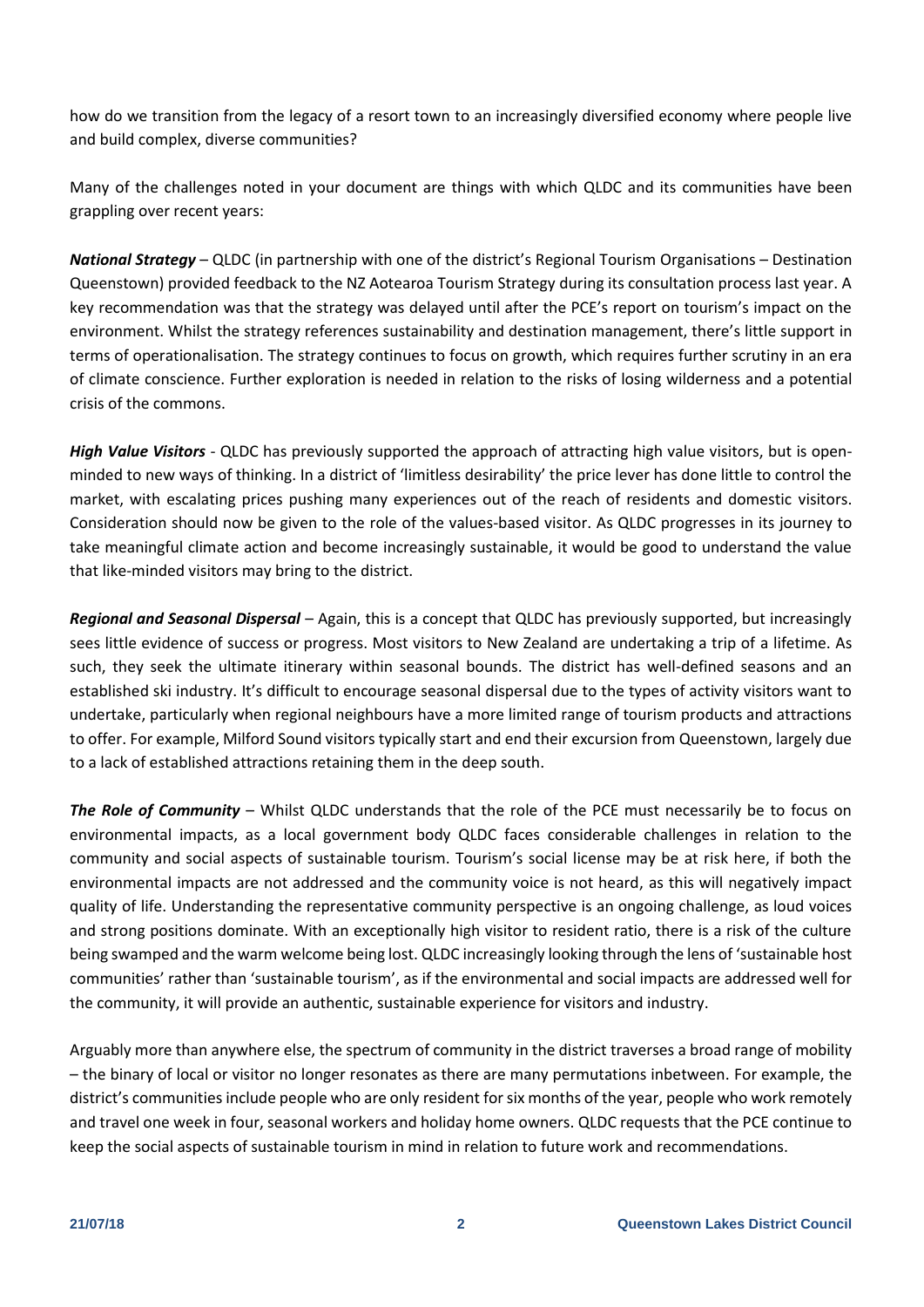*Data and Intelligence* – A challenge across many aspects of QLDC's work is a dearth of comprehensive data, which is especially pronounced in relation to information about visitors. A standardised, centralised set of data that speaks to domestic visitors, international visitors, modes of travel, accommodation, disruptive developments and changing visitor models would be of significant benefit in planning for infrastructure, sustainability initiatives and conservation. Different models and markets require a nuanced response. Currently, the different groups and agencies responsible for these activities are working to a disparate and incomplete set of information.

**Destination Management (DM)** – DM is often used synonymously with sustainable tourism and whilst it's a promising conceptual model, QLDC is still working through what it looks like in a mature, tourism-dominant economy. A strong component of the model is its promise of a 'whole of system' approach. This is something that the district needs to find a way to do better, which will be addressed in our forthcoming Destination Strategy (working title) next year. Many of the groups that are part of the system work well at the moment, if a little separately. Longer term tourism planning, collaboration and community voice are likely to be key features of the Destination Strategy; an approach that's evolutionary, rather than revolutionary.

*Capacity Management* – QLDC supports any opportunities to better understand the ecological thresholds of certain locations. This is a commitment outlined in the draft Climate Action Plan and any methodologies, tools or approaches that the PCE can offer would be appreciated. To date it has been challenging to identify models beyond the academic and conceptual.

*Visitor obligation* – This is an aspect that is often missing from discussions of sustainable tourism and should be given greater consideration. Good behaviours and 'give back' to local sustainability initiatives could be key to building a tourism system that treads more lightly. The Tiaki promise is a good start but needs significant work to make it more meaningful.

Traditionally, the public sector has taken a hands-off approach to the tourism system on the basis that the market will regulate itself. But when it comes to environmental protection and regeneration, QLDC understands that the market alone will not provide a co-ordinated response. The range of actors across the tourism system (industry, government, iwi and community groups) are willing and proactive, yet disconnected. This is something that QLDC is looking to lead in this district, as an organisation with longevity and influence.

We are at an early stage in the journey, but our focus areas include:

- Spatial Plan being developed in partnership with Kāi Tahu and central government, including DIA, MfE, Transport, Health, Treasury, NZTA and MHUD. The spatial plan supports DM principles in taking a longer-term view of growth in the district. Sustainability, resilience and wellbeing are the core principles underpinning our concept of Whaiora / Grow Well. The project is the first holistic spatial plan being undertaken in New Zealand and will shape the development of not only our communities, but also our tourism industry. A specific tourism work stream is included. A draft will be available in June / July 2020.
- Destination Strategy this will be a key output of the tourism work stream and will be the opportunity to define a 'whole of system' approach, define data requirements, identify a mechanism to hear the community voice and consider in the detail the role of tourism in the district.